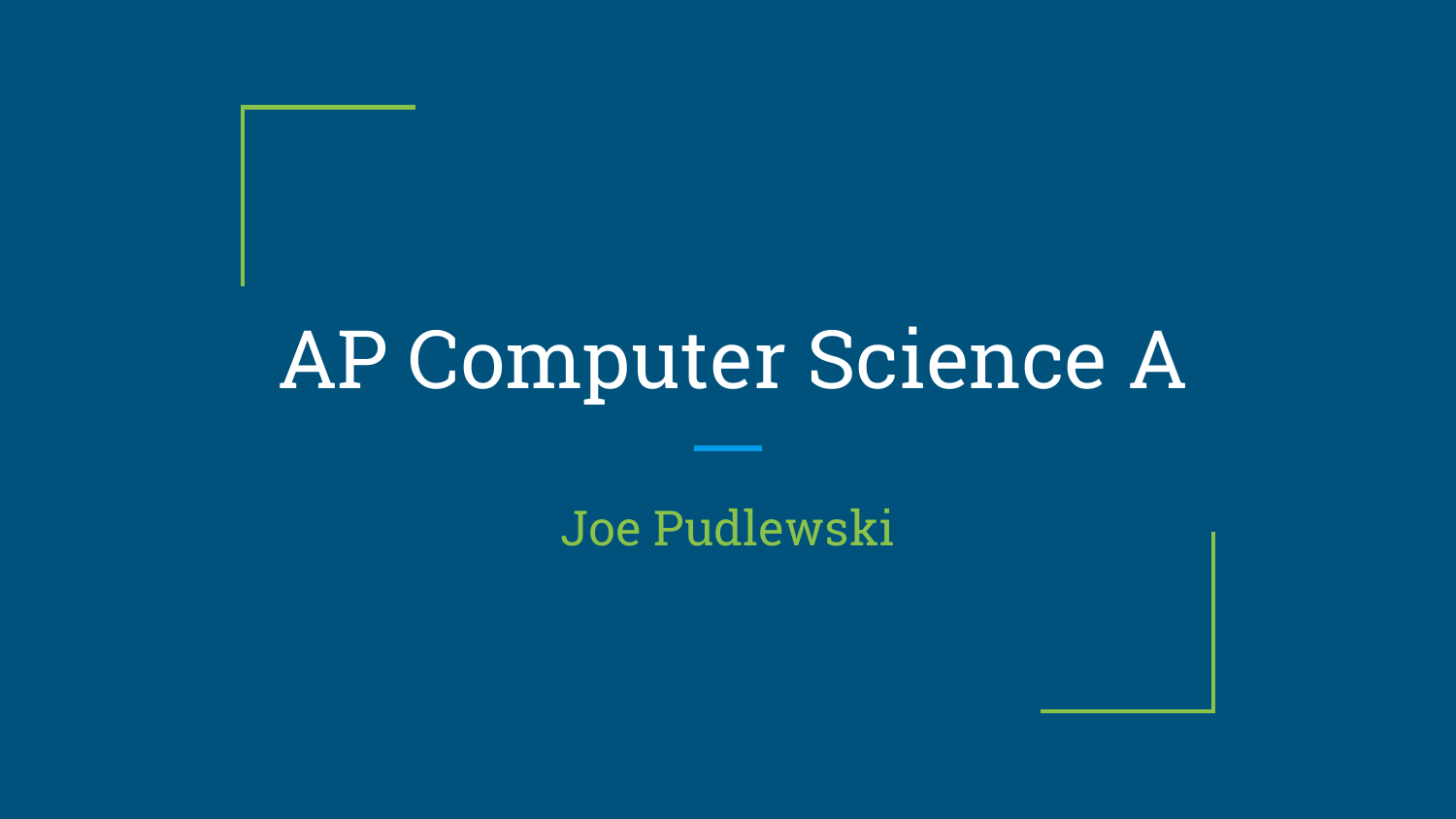#### **● General Course Description:**

- AP Computer Science A introduces students to computer science through programming. Fundamental topics in this course include the design of solutions to problems, the use of data structures to organize large sets of data, the development and implementation of algorithms to process data and discover new information, the analysis of potential solutions, and the ethical and social implications of computing systems. The course emphasizes object-oriented programming and design using the Java programming language. College Course Equivalent AP Computer Science A is equivalent to a first-semester, college-level course in computer science.
- **● Prerequisites:**
	- Prerequisites It is recommended that a student in the AP Computer Science A course has successfully completed a first-year high school algebra course with a strong foundation of basic linear functions, composition of functions, and problem-solving strategies that require multiple approaches and collaborative efforts. In addition, students should be able to use a Cartesian (x, y) coordinate system to represent points on a plane. It is important that students and their advisers understand that any significant computer science course builds upon a foundation of mathematical reasoning that should be acquired before attempting such a course.
- **● Programing Language:**
	- Computer Language The AP Computer Science A course requires that solutions of problems be written in the Java programming language. Because the Java programming language is extensive, with far more features than could be covered in a single introductory course, the AP Computer Science A Exam covers a subset of Java.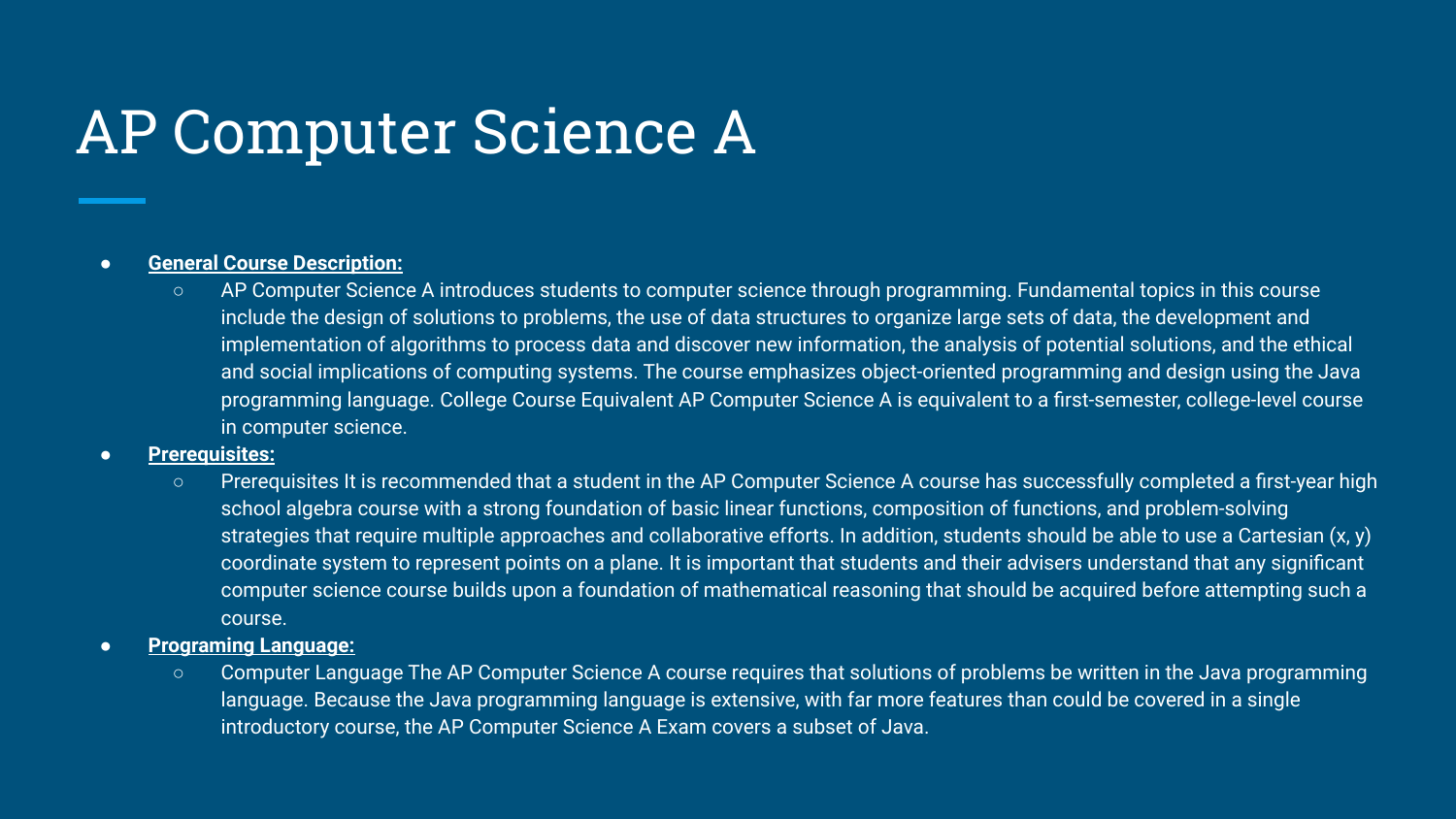#### ● Exam Format

- The AP Computer Science A Exam will continue to have consistent question types, weighting, and scoring quidelines every year, so you and your students know what to expect on exam day. The overall format of the exam—including the weighting, timing, and number of questions in each exam section—won't change.
- Section 1: Multiple Choice
	- 40 Questions | 1 Hour 30 Minutes | 50% of Exam Score
	- The multiple-choice section includes mostly individual questions, with 1–2 sets of questions (typically 2–3 questions per set).
	- Computational Thinking Practices 1, 2, 4, and 5 are all assessed in the multiple-choice section.

#### ● Section 2: Free Response

- 4 Questions | 1 Hour 30 Minutes | 50% of Exam Score
- All free-response questions assess Computational Thinking Practice 3: Code Implementation, with the following focuses:
	- Question 1: Methods and Control Structures–Students will be asked to write program code to create objects of a class and call methods, and satisfy method specifications using expressions, conditional statements, and iterative statements.
	- Question 2: Classes–Students will be asked to write program code to define a new type by creating a class and satisfy method specifications using expressions, conditional statements, and iterative statements.
	- Question 3: Array/ArrayList Students will be asked to write program code to satisfy method specifications using expressions, conditional statements, and iterative statements and create, traverse, and manipulate elements in 1D array or ArrayList objects.
	- Question 4: 2D Array–Students will be asked to write program code to satisfy method specifications using expressions, conditional statements, and iterative statements and create, traverse, and manipulate elements in 2D array objects.